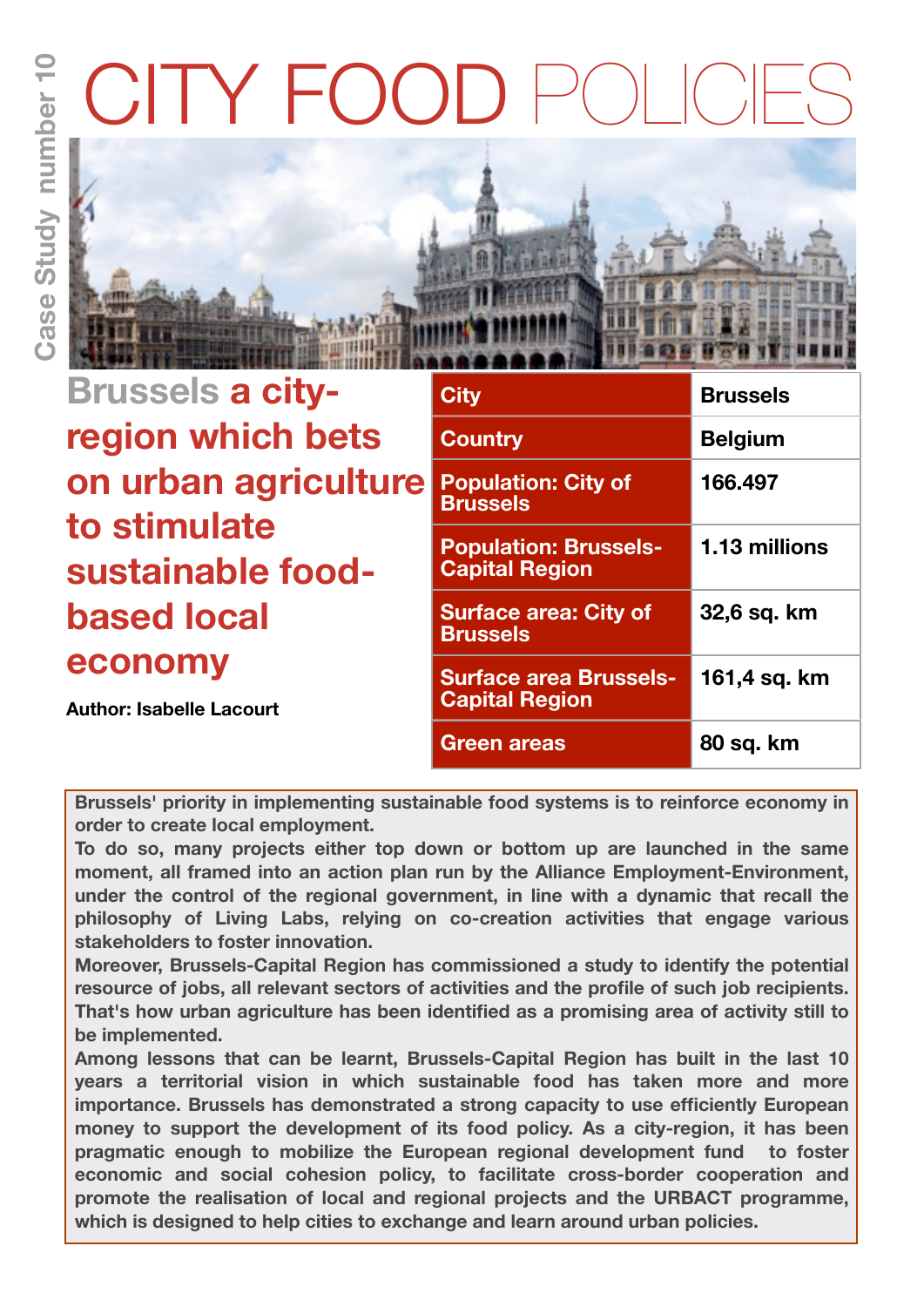# **A multi-faceted city-region**

The City of Brussels is the largest of the 19 municipalities of Brussels-Capital Region. National Belgian institutions are located not only in the City of Brussels, but also in most of the other 18 municipalities. Therefore, the entire Brussels-Capital Region and not only the City of Brussels serves as a capital. This densely populated area of 1,1 million of people is located in a larger metropolitan area of 2,5 million inhabitants.

At institutional level, Brussels-Capital Region is one of the three regions of Belgium, with Wallonia and Flemish Region. Members of federal French Community and Flemish Community exercise their jurisdiction on the territory of the region. On the other hand, regional parliamentarians can be either members of the Brussels Parliament, members of the Assembly of the Common Community Commission, members of the Assembly of the French Community Commission, members of the Parliament of the French Community of Belgium and "community senators" in the Belgian Senate.

The regional parliament can enact ordinances which have equal status as a national legislative act. The 19 municipalities of the Brussels-Capital Region are other political subdivisions with individual responsibilities for the handling of local level duties, such as law enforcement and the upkeep of schools and roads within its borders. Municipal administration is also conducted by a mayor, a council, and an executive. A lot of controversy exists concerning the division of 19 municipalities for a highly urbanized region which is considered as one city by most people.

Brussels also serves as a "de facto" capital of the European Union, which has contributed significantly to the importance of Brussels as an international centre. It hosts the major political institutions such as the European Commission, occupying 865,000 m2 within the "European Quarter" in the east of the city, and the Council of the European Union. Serving as the centre of administration for Europe, Brussels' economy is largely service-oriented. It is dominated by regional and world headquarters of multinationals, by European institutions, by various administrations, and by related services. The population of Brussels is younger than the national average. Brussels has a large concentration of immigrants, mainly from Turkey, Morocco, Democratic Republic of the Congo, Rwanda, Burundi etc.

Middle and high revenues classes tend to go to live out of Brussels' urban area and 360.000

people commute everyday into the capital. The gap between high and low incomes tends to be wider than in the rest of the country. Brussels-Capital Region has the highest unemployment rate at national level. In 2011, it reached 16,5 % against 10,3 % in Wallonia and 5 % in the Flemish region.

Although the number of farms has been reduced of 63% between 1980 and 2010, food production is still an important sector of exportation for the country. Organic farming represents 4.6% of the whole cultivated areas at national level and 2% in Brussels-Capital Region. In the Brussels-Capital region, according to 2010 statistics data, there were 21 farms, whose 7 breeding farms, generally dairy and poultry farms, on a total of 268 ha of workable agricultural land. Cultures are mainly cereals (97 ha), grassland (94 ha) fodder (36 ha), potato (22 ha), and vegetables (15 ha). There are also four pedagogical farms and an urban agro-ecological farm on the territory. Most of the potential green belt available for Brussels-Capital region is located in Wallonia or Flemish region.

Belgian cuisine is a major tourist attraction in Brussels. It is characterised by the combination of French cuisine with the more hearty Flemish fare. The city is also famous for chocolate and pralines manufacturers. The gastronomic offer includes approximately 1.800 restaurants, and a number of high quality bars. In addition to the traditional restaurants, there are a large number of cafés, bistros, and the usual range of international fast food chains. Brasseries offering a large number of beers and typical national dishes are widespread. Traditional fresh, hot, waffles are sold on the street as well as deepfried food in the "friteries".

# **Starting point and milestones**

Both the City of Brussels and Brussels-Capital Region are involved in food-related projects and policies.

# **The City of Brussels.**

To foster its involvement in sustainable development, the City of Brussels adopted in 1995 the Aalborg charter. Since 2005, it has actively worked on a local [Agenda 21](http://www.brussels.be/artdet.cfm/8519) that has been officially launched in 2008 with 86 actions implemented according to 14 objectives. In 2009, the city and its [Public Center of Social](http://be.brussels/about-the-region/les-centres-publics-daction-sociale-cpas)  [Action](http://be.brussels/about-the-region/les-centres-publics-daction-sociale-cpas) signed the ["Aalborg Commitments"](http://www.sustainablecities.eu/aalborg-process/commitments) .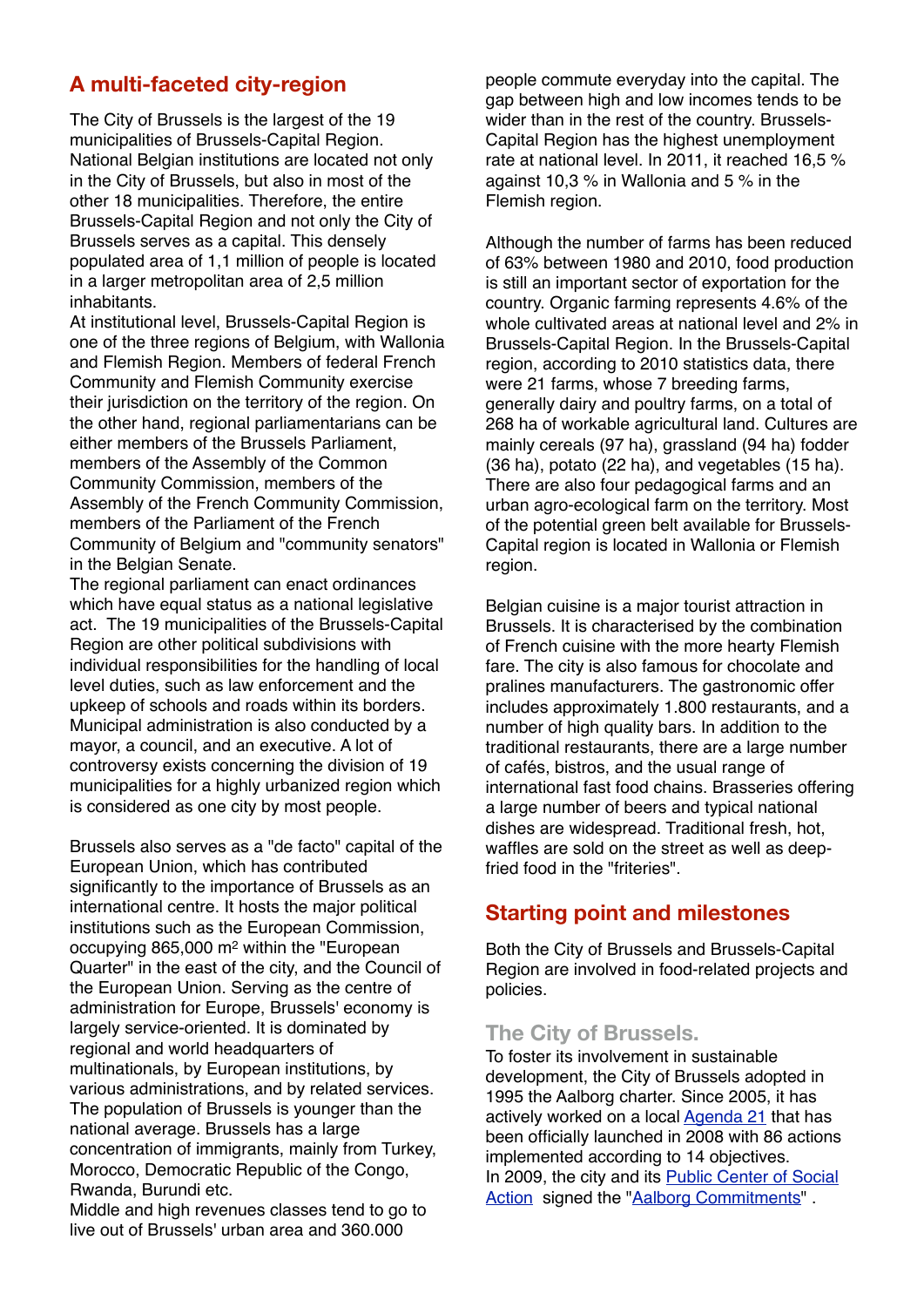In 2010, the local Agenda 21 has been restructured in five main objectives, 22 area of intervention and 154 actions.

Food-related issues of the Agenda 21 are concentrated in the fourth objective: social cohesion and extended solidarity. They mainly aim to promote education for healthier food at school. Since 2005, a committee gathers representatives of production sector, of education services, experts (dieticians, nutritionists, dentists) meet two or three time per year to produce guidelines for more efficient actions in schools.

Agenda 21 is coordinated with the [Local](http://www.bruxelles.be/artdet.cfm/4172)  [Development Plan](http://www.bruxelles.be/artdet.cfm/4172) of the city. It is also coherent with the 2012-2018 [legislative program,](http://www.bruxelles.be/artdet.cfm/4167) in which the City of Brussels identified four main issues related to:

- Economic and social dynamism
- Services for well-being
- Respect and conviviality in a secure city
- Governance.

Indeed the City of Brussels intends to intensify its efforts to improve the quality of life of the citizens by focusing on social and economic issues in collaboration with the Public Center of Social Action (CPAS: Centre Public d'Action Sociale) and all para-municipal associations.

Food-related issues are mentioned in the second pillar, through the improvement of food quality in kindergartens' meals, educational programs on healthy food at school and in recreational centres for children and teenagers. Within the fourth pillar, under the generic "Brussels, sustainable city", food-related issues are also indirectly concerned by actions to reduce waste production, to increase food waste recycling by composting and also to foster tap water consumption in administration building, schools, sport stadiums, etc.

## **Brussels-Capital Region.** The Government Agreement (2009-2014)

Sustainable food is a core issue of the Brussels-Capital Region, clearly identified in the Government Agreement (Accord du Gouvernement) 2009 - 2014 that underline "the Government will aim to make Brussels an example in terms of sustainable food. (...) To do so it will implement a strategic Plan to develop sustainable food and urban agriculture in Brussels." Two different lines of actions have

been identified. The minister of environment of Brussels-Capital Region, Evelyne Huytebroeck has started a program of transition towards a sustainable food system. Interestingly, a synergy has been identified between this program and a "New Deal" called Sustainable Urban Growth Pact, (Pacte de Croissance Urbaine Durable), that aims to create quality jobs.

## The program of transition towards a sustainable Food System.

This program mainly aims to support sustainable food consumption to meet both public health and environment concerns. By increasing both collective and individual demand for sustainable food it will be possible to implement sustainable food supply chain.

Brussels Environment is the environment and energy administration of the Brussels Capital region in charge of the implementation of such program. It has launched several European projects in order to fund activities to support the program of transition towards a sustainable Food System.

The Food transition process follows several objectives, starting from the structuring of a local food supply chain embracing all activities, from production to consumption, up to waste management, including processing, distribution. Socio-economic aspects including the possibility for small companies to be part of this local market in one hand and the affordability of the socalled sustainable food in the other hand are also taken in consideration, as well as the exemplarity of public food services.

# **To go further:**

Alliance emploi environnement : [http://www.aee](http://www.aee-rbc.be)[rbc.be](http://www.aee-rbc.be)

Portal Brussels region:<http://be.brussels>

Accord de gouvernement 2009-2014 available at: [http://be.brussels/files-fr/a-propos-de-la](http://be.brussels/files-fr/a-propos-de-la-region/competences-regionales/accord-de-gouvernement-2009-2014-rbc)[region/competences-regionales/accord-de](http://be.brussels/files-fr/a-propos-de-la-region/competences-regionales/accord-de-gouvernement-2009-2014-rbc)[gouvernement-2009-2014-rbc](http://be.brussels/files-fr/a-propos-de-la-region/competences-regionales/accord-de-gouvernement-2009-2014-rbc)

Portal city of Brussels :<http://www.bruxelles.be>

Agenda 21 : [http://www.brussels.be/artdet.cfm/](http://www.brussels.be/artdet.cfm/8519) [8519](http://www.brussels.be/artdet.cfm/8519)

Brussels Environment [\(http://](http://www.bruxellesenvironnement.be) [www.bruxellesenvironnement.be/](http://www.bruxellesenvironnement.be))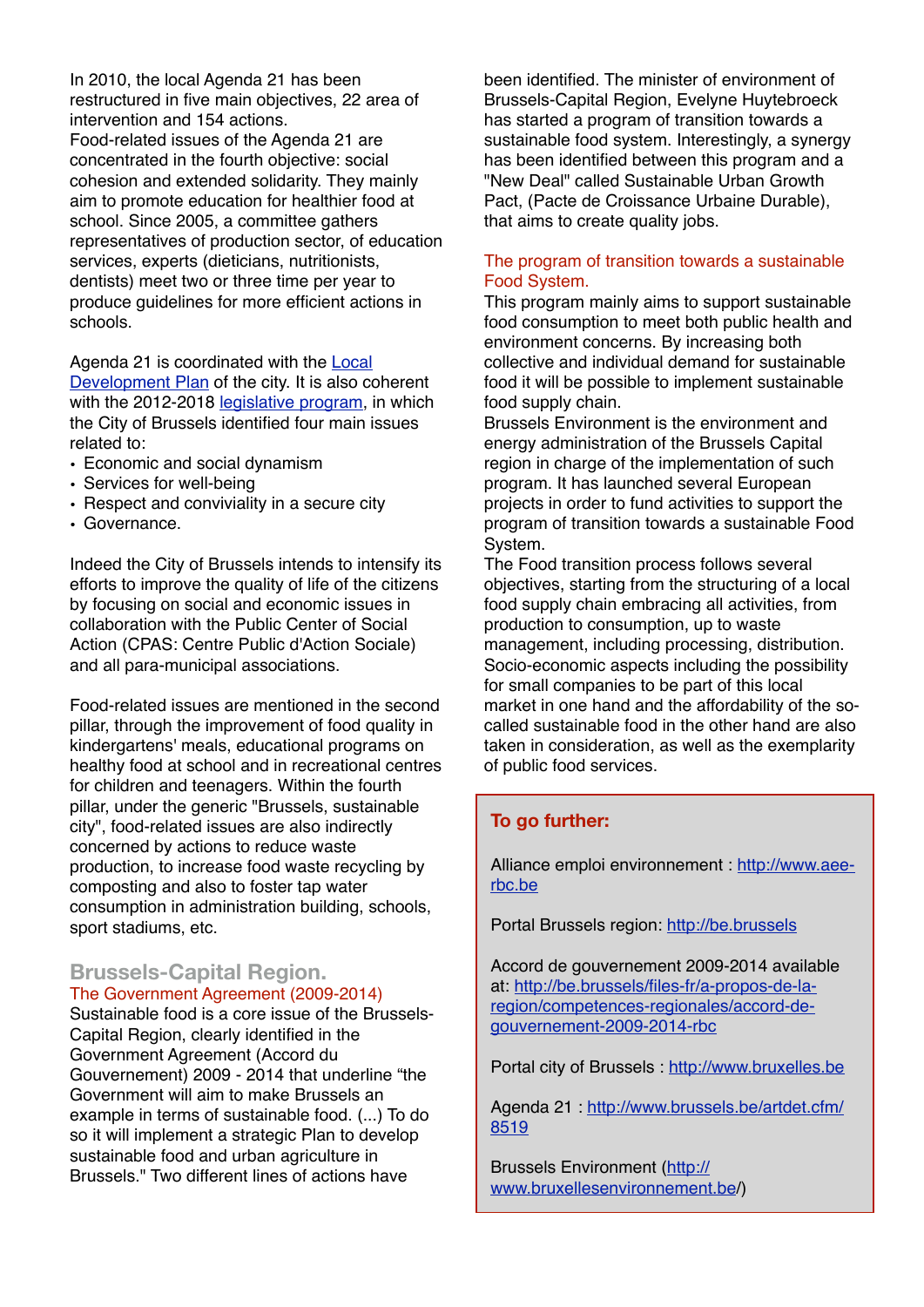#### The Green Cook project - Towards a global sustainable food management (2010-2014)

This project carried out by Brussels Environment, in partnership with several other partners from Belgium meets either the objectives of the fourth waste plan and those of the Program of Action for a Sustainable Food in Brussels-Capital Region. "GreenCook is aimed at reducing food wastage and to make the North-West Europe a model of sustainable food management, by in-depth work on the consumer / food relationship thanks to a multisectoral partnership." It has lead to several campaigns and guidelines to prevent food waste.

## The URBACT project "Sustainable food in urban Communities" (2012-2015)

Brussels Environment (Institut Bruxellois pour le Gestion de l'Environnement), is the lead partner institution of this project, jointly financed by the European Union (European Regional Development Fund) and the Member States. URBACT is, in a general way, a European exchange and learning programme promoting sustainable urban development that allows different European cities to share good practices and experiences and to develop pragmatic solutions. The thematic network "Sustainable Food in Urban Communities" involves ten European cities (whose Bristol) and focus on developing low-carbon and resource-efficient urban food systems.

Besides the international meetings between all partners, a Local Support Group has been created to gather all inputs from the various initiatives presented by the different partners and to disseminate a new culture of food to the citizens and to develop concrete activities, according to low-carbon and resource-efficient urban food systems. This project in particular has allowed to give a general overview of all the initiatives taking place in Brussels, according to three pillars: growing, delivering and enjoying. The program of transition towards a sustainable Food System has faced the difficult challenge to give a precise and exhaustive description of what is sustainable food. Brussels-Capital region relies on the Federal Council for Sustainable Development (Conseil Fédéral du Développement Durable), FRDO-CFDD, an authoritative council that advises the Belgian federal government on federal policy on sustainable development and also, for a pragmatic understanding and vision, on the RABAD (Réseau des Acteurs Bruxellois pour l'Alimentation Durable), a network of 42 local stakeholders, working around sustainable food issues, including ONG, restaurants, sector

organizations, distributors and shops, consultants etc.

## The Sustainable Urban Growth Pact and the Alliance Employment-Environment: to use environmental challenges as a leverage to create iobs

High unemployment level is a critical factor in the Brussels area. In such context the Alliance Employment-Environment (AEE)'s plan is based on the premise that

"environmental challenges are an essential resource of jobs and economic development for companies that will be able to quickly adapt or innovate in sectors related to environmental issues."

Indeed the AEE was been launched in 2010, to explore the use of sustainable development as a lever of competitiveness. It has worked, since the beginning, to create conditions for stakeholders to commit, either collectively or individually, to foster environmental related business and create high quality jobs. As a result, public and private actors, including no profit associations have agreed to collaborate: firstly they have evaluated priority areas and limiting factors. Four axes have been successively highlighted: in 2010 "sustainable construction", in 2012 "water management", in 2013 "waste management" and "sustainable food". By accompanying the food transition process, the AEE gets results in terms of partnerships, training and development of new skills and job creation.

## The European operational program FEDER for the implementation of the European Regional Development Fund

This program "Objective 2013, Let's invest together in urban development", covering the period 2007-2013, already aimed to create economic activity and employment according to a model of sustainable urban development.The next one, approved in April 2014 by the Government of the Brussels-Capital region, for the 2014-2020 programming period is a continuation and indicate the sustainable food sector as one of the five priority sectors identified to be funded and developed. This program will consider actions to support sustainable food supply chain in Brussels. According to the very small food production in Brussels-Capital Region, FEDER will be coordinated with other funding systems to implement actions in the neighbouring Wallonia and Flemish region. It will also network the different projects developed according to the AEE sustainable food axis.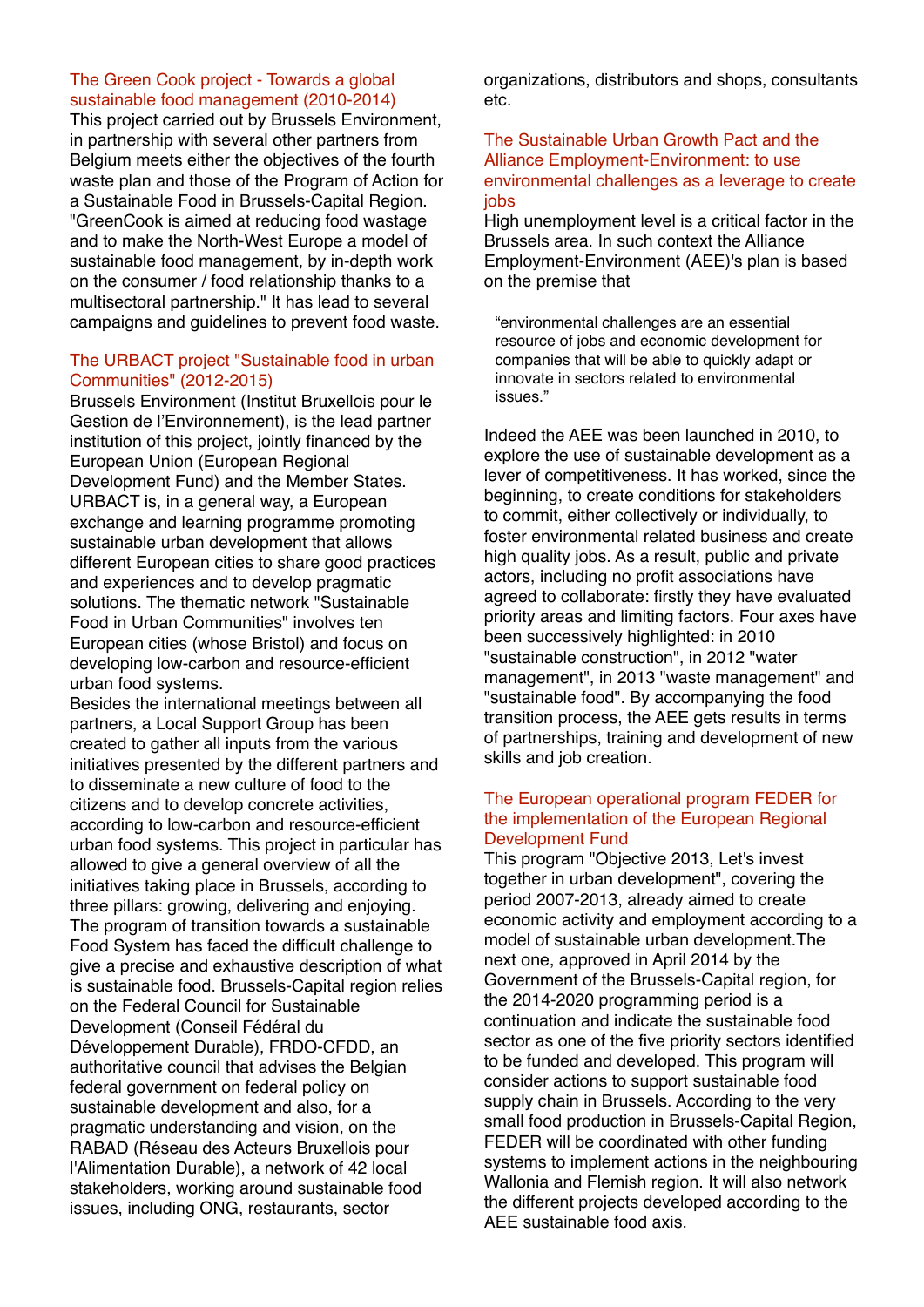# **Turning the city into a Living Lab dedicated to food sustainability.**

**The lever of Public Food Service: to provide healthy meals and to educate children** 

270.000 meals are served every day in canteens in Brussels. In terms of Public Food Service the efforts mainly concentrate on awareness raising campaigns. All schools (about 6000 pupils) were involved in 2011-2012 and 2012-2013 in different education programs. Among the issues treated: seasonal food consumption, food waste reductions etc.

A great effort is also made on meal affordability. In 2012/2013 meal prices ranged from gratuity up to 2,39€ in kindergartens, 2,51€ in primary schools, 2,65€ in secondary schools, whereas adults paid 2,79€ for a whole meal. School meals aim to cover 40% of children nutritional needs.

Half of the meals are prepared by a private company. Another important actor is "Les cuisines Bruxelloises", an association in charge of public Food service managed by the City of Brussels and four other municipalities. The catering activity of the association is divided in two sectors: health (hospitals and elderly homes) and childhood and out-of-home (schools, kindergartens, administration restaurants, and sporadic events on demand). 268 full-timeequivalent employees, including 30 persons in professional rehabilitation are working to serve, on a daily basis, 6000 lunches in schools, administrative restaurants and 1500 and 950 breakfasts, lunches and dinners, respectively in hospitals and for elderly people.

Food safety is a high concern and the municipality has chosen to invest in "Cook and Chill" technique to prepare meals. Today 3300 school meals are prepared in newly equipped kitchens thank to a 1.126.000€ that allows to improve quality level and also to propose three different menus everyday: regular, without pork meat and vegetarian. Organic food is also occasionally served. The City of Brussels also removed all vending machine selling snacks and soda in the school, replacing them by alternative healthier solutions.

**Brussels-Capital region transformed in a laboratory to experiment innovations in Sustainable Food Systems**

No less than 50 different projects are currently running on the thematic of food sustainable systems, within the Alliance Employment-Environment action plan responding to different strategic objectives presented in table 1 or classified according to their sector of activity as shown in table 2. Indeed Brussels-Capital Region is transformed in a huge open-air laboratory that fosters innovation. All projects are detailed in in the AEE Report of activity 2010-2014. Most of them have been already funded on 2013 or 2014 budget.

Projects have different ambitions, from very large such as "Identify all different existing and potential synergies on the issue of sustainable food systems on the territory of Brussels-Capital region." to very specific "create a hub to collection, transformation and repackaging of unsold food on the site of Mabru" (source AEE)".

|       | Table 1: Amount of local food purchased by different City Agencies in 2013, in the city of New |  |
|-------|------------------------------------------------------------------------------------------------|--|
| York. |                                                                                                |  |

| <b>Strategic objectives</b>                   | <b>Number of</b><br>projects |
|-----------------------------------------------|------------------------------|
| To know, to plan to monitor food systems      | 6                            |
| To stimulate research and innovation          | 4                            |
| To reinforce and structure food supply chains | 11                           |
| To foster business incubators                 | 17                           |
| To foster empowerment                         | 12                           |
| <b>Total</b>                                  | 50                           |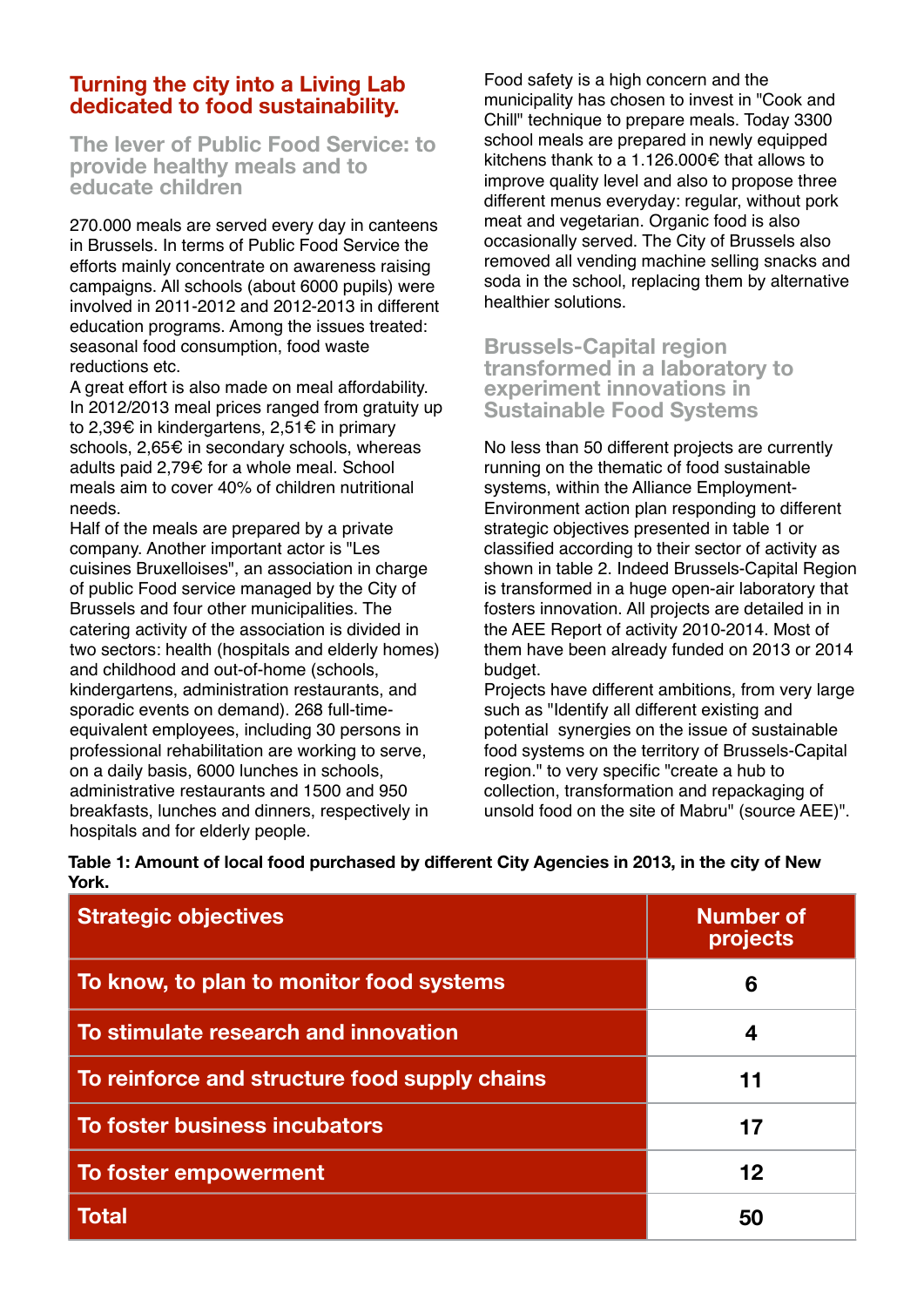**Table 2: Axis "Sustainable food" of AEE action plan: number of projects according to sector of activity in Brussels-Capital Region**

| <b>Sector of activity</b>       | <b>Number of</b><br>projects |
|---------------------------------|------------------------------|
| Urban agriculture               | 9                            |
| <b>Transformation</b>           | 5                            |
| <b>Distribution - logistics</b> | 9                            |
| <b>Consumption</b>              | 11                           |
| <b>Transversal</b>              | 16                           |
| total                           | 50                           |

To run such an action plan, AEE proposes a system of governance that allows all stakeholders to participate and collaborate all along collective preparation phase up to action implementation. All public and private bodies involved in learning and training at any level are also involved in the process, at least to be informed and aware about the state of progress, in order to adapt their own educational programs. Research bodies are also potentially involved where innovation needs to be supported by experimentations. A total of 107 structures are actively involved in this process. A third of them, for instance "Bruxelles Environment", are directly managing one or more projects.

### To create a sustainable Food Supply Chain that generates good quality employment.

Brussels Environment has ordered a study about the job potential for the territory of Brussels brought by the implementation of sustainable food systems. A thorough analysis has been necessary to determine what could be a transition from actual food systems towards sustainable food systems. Indeed, if it is clear that globalised agro-industrial systems are not sustainable, it is difficult to model the evolution of a diverse set of alternative food systems, because they are now a minority developing in a market niche. Even if alternative food systems can be more resilient in a moment of crisis, it is difficult to imagine what influence will have a greater degree of professionalism or a change of scale when they will grow and enter in a competition mechanism. It might become difficult to evaluate the real state of sustainability of all

these different businesses. Therefore the pragmatic approach of RABAD: to promote life cycle approach to measure environmental impacts, use of fresh, local, seasonal food, fair trade, support of local small producers and suppliers, foster sustainable food awareness raising, can be very useful although not completely exhaustive.

The table 3 indicates the number of jobs that actually arise from sustainable food systems, compared to the potential number if such sustainable food systems are further developed. Today Sustainable Food Systems ensure 2.500 jobs, of which about 1.000 in food distribution. A specialized branch is also developing in the HoReCa (HOtel, REstaurants, CAtering) sector, as well as take away and food processing. Interestingly this niche seems no to be affected by the recent economic crisis. Moreover it gives jobs to low qualified young people, a category particularly vulnerable. Future prospects highlight urban agriculture as the most promising source of employment that could derive from the development of sustainable food systems. Indeed this sector is still in infancy on the territory. Despite gardening activity is quite popular in Brussels, (19% of people have a vegetable spot), and only 0,79% of public green spaces are used as vegetable gardens. Brussels environment has already launched a program to allocate vegetable plots in parks, available for households. 190 have been attributed and 170 people are on a waiting list.